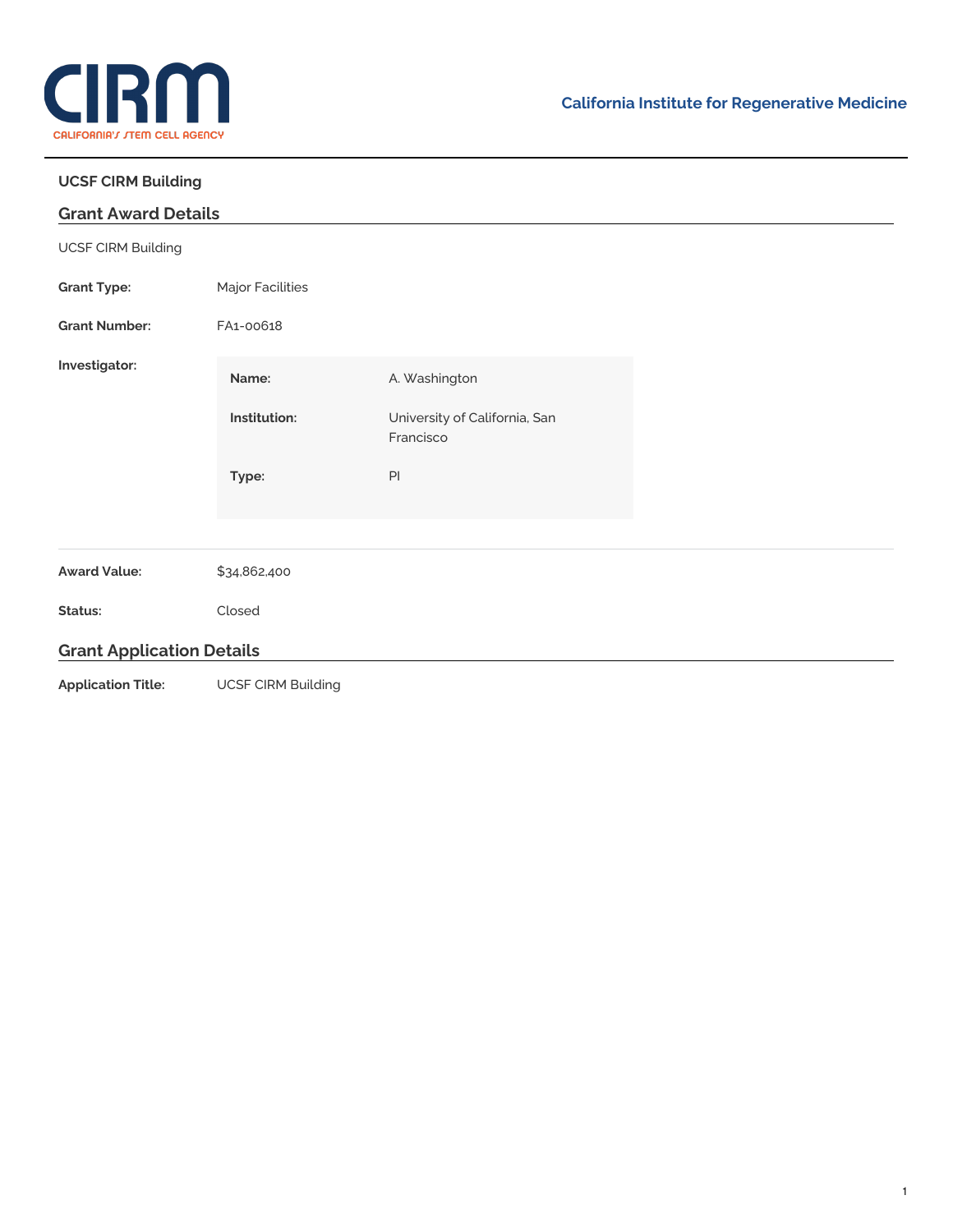**Public Abstract:** Stem cell research at UCSF began over a quarter century ago and has produced important breakthroughs in our understanding of how tissues and organs develop. Recent advances have opened the potential for revolutionary progress in understanding, treating, and curing devastating human diseases. To accelerate the pace of research, we created a formal stem cell research program—an Institute for Regeneration Medicine (IRM). The proposed IRM building will be the hub of the innovative program and will provide laboratories and technological resources to allow growth and integration of the program.

> To succeed, we must find ways to foster research in many different areas simultaneously, while sustaining a clear focus on our goals. We achieve this by organizing research along seven "pipelines," each integrating a scope of research from basic science to clinical trials and each directed toward an area of clinical importance where we excel: cardiovascular, neural, pancreas and liver, hematopoiesis, musculoskeletal, epithelial and reproduction biology. These pipelines in turn interact with five research programs—human embryonic stem cells, cancer, immunology, genetics, and bioengineering—and are served by an array of advanced technology facilities. The result is a powerful, broad-based, interactive team of 123 principal investigators (PIs) dedicated to the missions of the pipelines. The IRM building will house 25 key stem cell investigators and their labs, including representation from each pipeline. All stem cell program PIs will have full access to human embryonic stem cell lines, including newly created ones.

The IRM building is stunning and innovative, featuring split-level connections that encourage collaboration, and open, flexible-use floor plans that support non-federally funded research, intermix basic and clinical researchers, and incorporate space for visiting scientists. Core technology facilities are clustered to encourage interactions among users.

The organization of the research program and the design of the building address two related realities. First, success in stem cell research demands a broad range of approaches coupled with a dedicated focus on missions—the development of therapies requires teams of scientists across the research spectrum from basic to preclinical research to clinical trials. Second, stem cell research may provide cures for grave illnesses and injuries for which no treatments currently exist, underscoring the urgency in bringing discoveries to the bedside. Maintaining a rapid research pace demands that scientists and physicians build on each other's discoveries, whether they occur across the hall or across the world. Our research program and building respond to these challenges. Our plans are ambitious because they must be. They are backed by an enduring institutional commitment to accelerate the pace of stem cell research and to realize its potential to transform the practice of medicine.